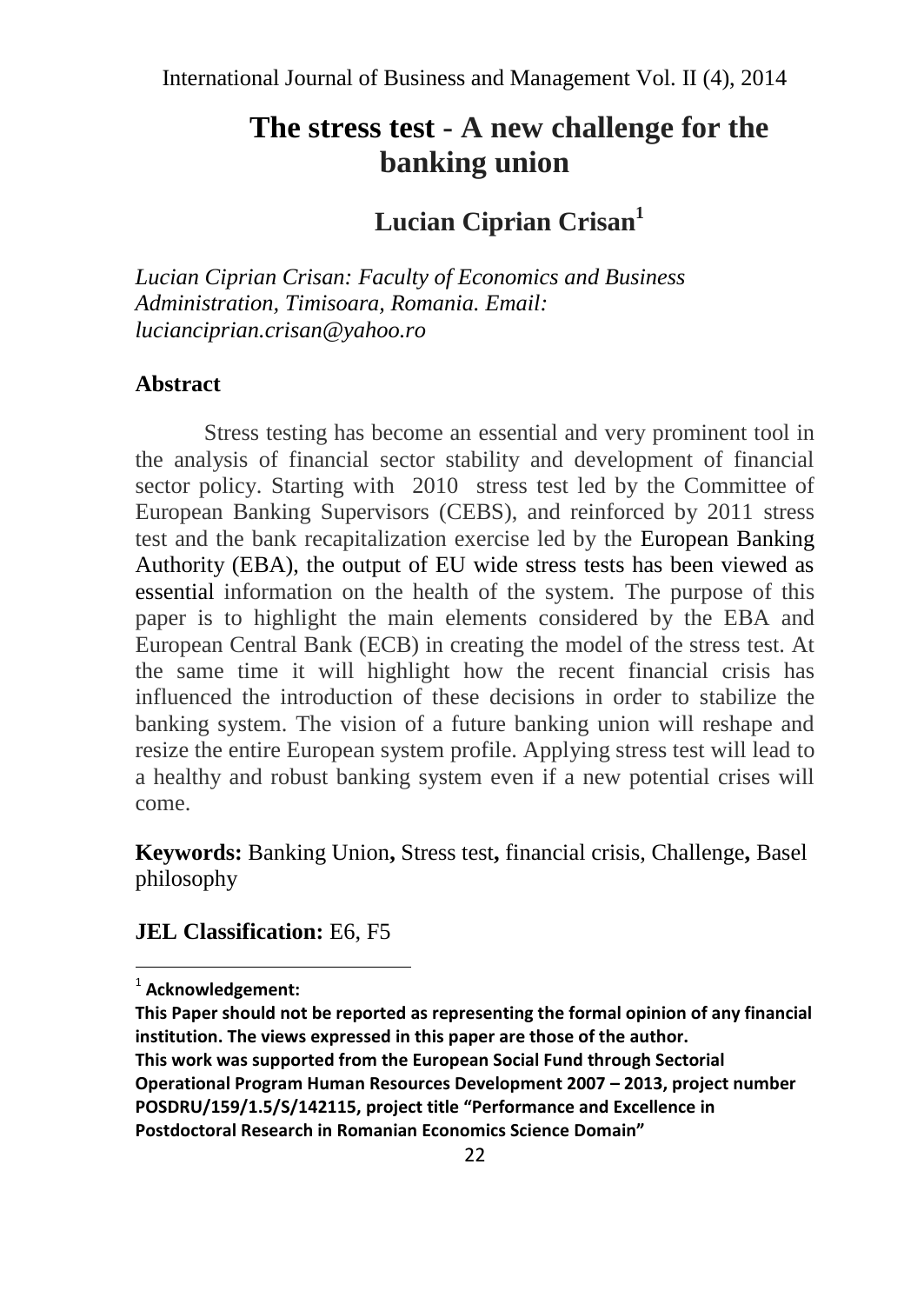#### **1. Introduction**

 The stress test has become topic of interest in recent years, the literature being in a continuous development. The stress tests were perceived as a consistent model due to the recent worldwide crisis which generated bankruptcies in the bank field. Due to the fact that stress tests refer to adverse macroeconomic scenarios, gives them a special importance in the evaluation of a global, systemic risk. Their results may represent a foundation for the development of the norms and prudential control instruments, both for the supervision national authorities and for the international organisms, recently constituted.

The paper describes the main elements of a stress test applied to the most important bank groups from the Euro Zone. It identifies the main endogenous and exogenous factors considered in the creation of the adverse scenario and of the tested variables.

The result indicates the fact that the 124 banks considered systemic from the total of 8060 credit institutions of the European Union, are prepared to face the potential vulnerabilities. The paper proceeds as follows: 1) Literature review. 2) Procedural elements of a stress test. 3) Conclusions on the legal question regarding the possibility to draw up a stress test in order to highlight the philosophy of Third Basel Accord.

## **2. Literature review**

Starting with the work of Thomas C. Wilson (Wilson 1997), which demonstrated the necessity to measure the credit risk, as additional support of the transactional control in adverse economic conditions, emerged scientific works treating the stress tests fee ability, in various different bank systems, in order to see the way in which they can absorb shocks and continue their activity in a sustainable and robust manner.

Marco Sorge (Sorge 2004, p.165) showed the methodological difference between the "single" and "integrated" approach of stress tests applied at macro level. Sorge illustrated a clear distinction between the evaluations of the system vulnerabilities, mainly based on a single indicator – capital adequacy ratio and the non performing credits and the probability of potential loss based on a stressing scenario, considering the multiple factors which can generate it.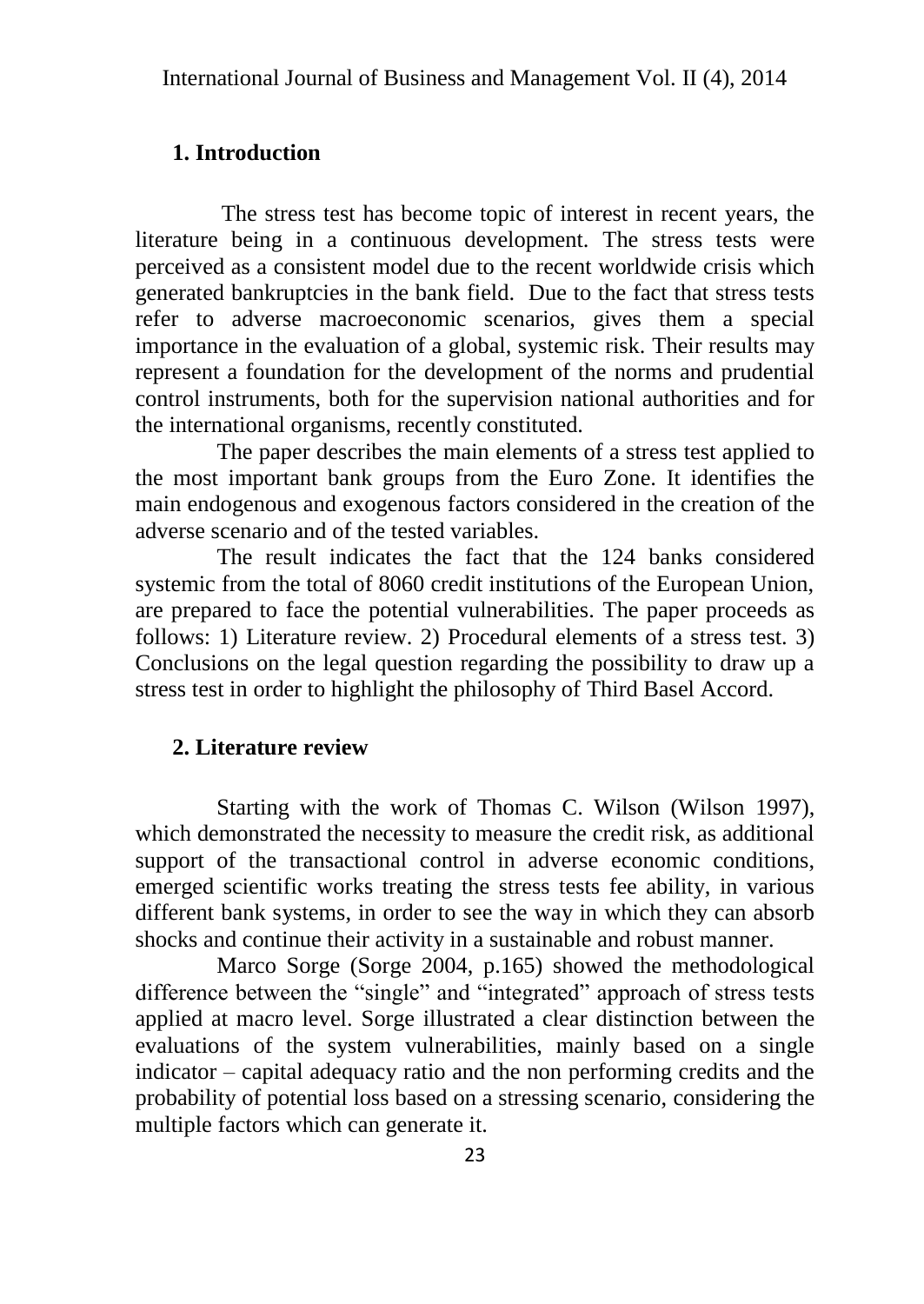Kimmo Virolainen (Virolainen 2004), analyzing the economy and the banking sector from Finland, showed the direct relation between the corporate credit rate in default and a series of key macroeconomic factors as the Gross Domestic Product (GDP), the company's indebtedness and the interest rate level.

In order to assure the financial and monetary stability, in European system, the Basel Committee established in 1974 as main objectives: the minimum capital requirements for banks in order to cover risks, as well as the qualitative improvement of the risk management. The First Basel Accord was implemented in the year 1998, establishing a minimal ratio of 8% equity vs. assets.

Consequently to Basel I, the Second Basel Accord from 2004 set the accent, in three clear and efficient directions based on: the minimum capital requirements of each bank according with its risk of economic loss, the necessity of effective supervisory review of banks internal assessments regarding their own risk and market discipline characterized by transparency in bank's public reporting. More precisely, the three main pillars have been the following:

1. "Minimum Capital Requirements"

2. "Supervisory Committee"

3. "Market Discipline".

 The "Minimum Capital Requirements" pillar set two new bridges:

♦ The first bridge established a higher level of capital for those debtors with higher level of credit risk.

♦ The second bridge set up a capital charge for a bank exposure to risk of losses generated by internal and own events such as failures in process, system and staff, or by external events such as natural disasters.

 The "Supervisory Committee" pillar established the role of supervisors in the process of evaluating the risk profile of an individual bank, in order to determine the right level of capital according with the requirements in pillar one and to see when there is a need for remedial actions.

 The "Market Discipline" pillar had set the transparency of public reporting made by banks in order to offer adequate information's for all the market participants and to allow them to reward those banks that is managing prudently their risk and to penalize those whit hazardous management.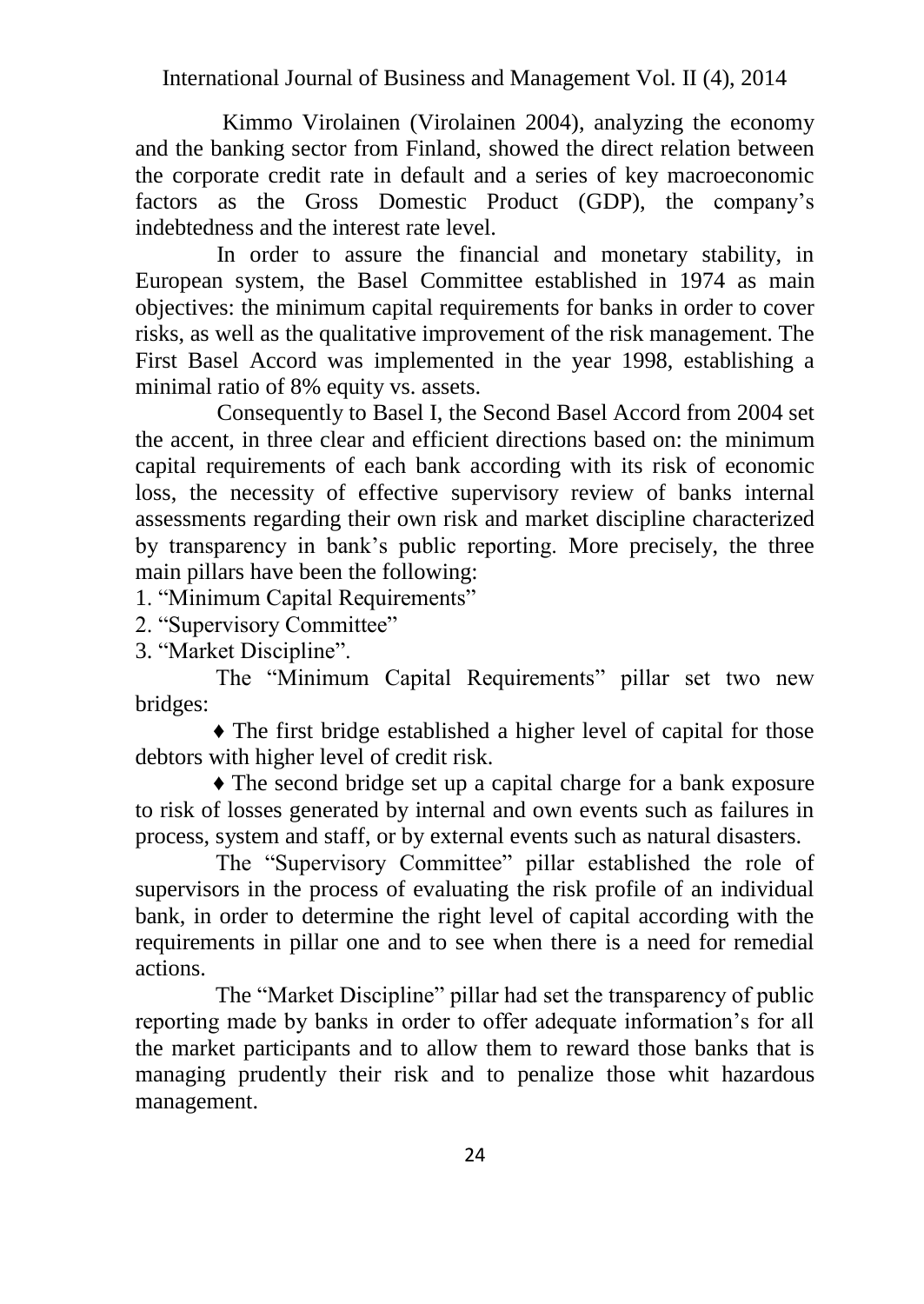The financial crisis that surrounded Europe highlighted the necessity to strengthen the risk management in banking sector and also the regulation and the supervisory mechanism. In this respect Basel III Accord had developed the framework of Basel I and Base II in order to strengthen the banking sector capacity to deal with economic and financial stress, to improve the banks risk management and assure a total transparency of this institutions till  $31<sup>st</sup>$  March 2018.

In this respect in 2010 the literature has developed with Basel III Accord whose requirements will be treated in the next chapter as a part of procedural elements of a stress test.

## **3. Procedural elements of a stress testing**

The national and international authorities which have a control and supervision role developed and continue to develop stress tests in order to adapt those to a real possible crisis situation, highlighting their concern in order to assure a financial stability at macro level.

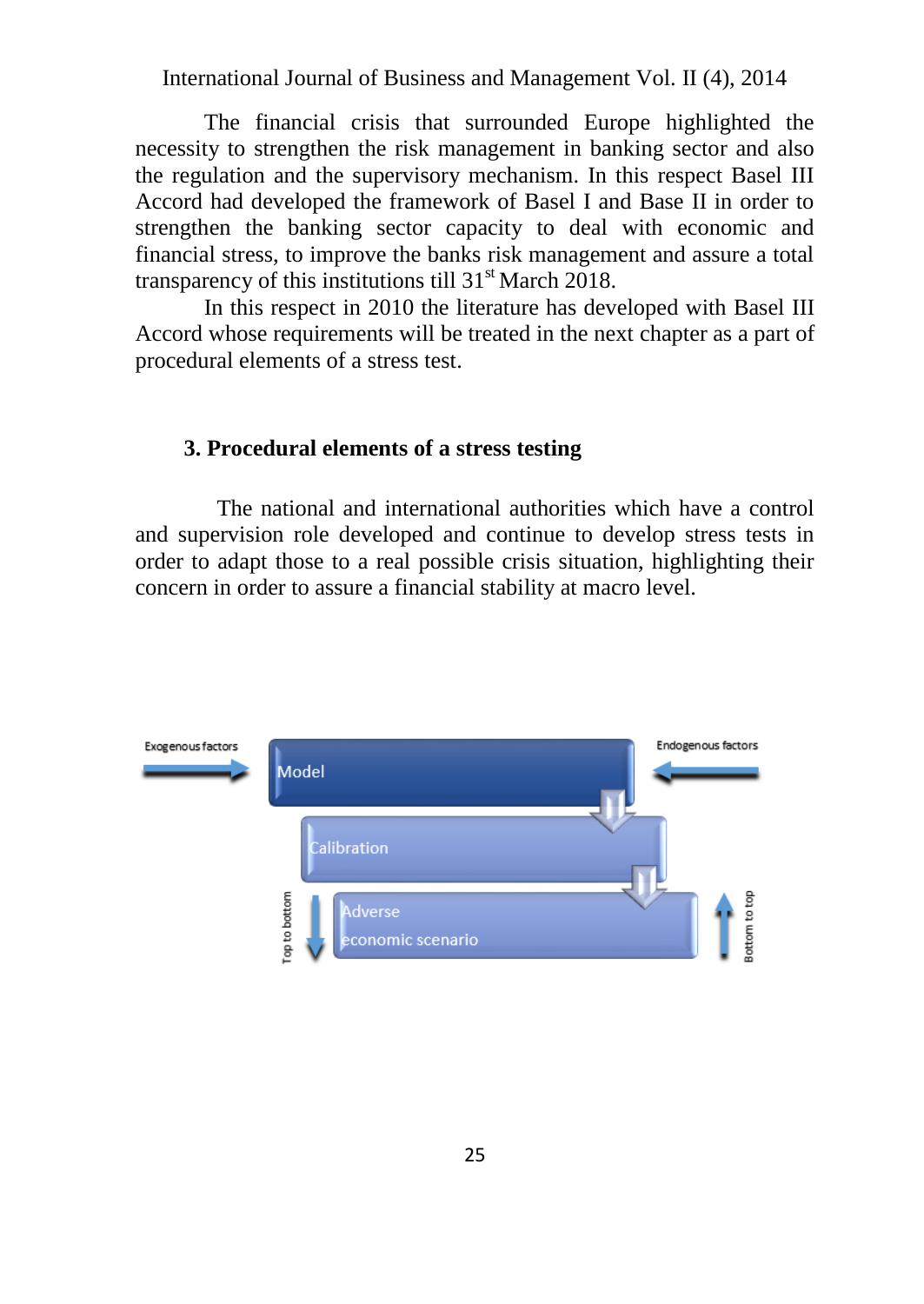The objective of these researches became an institutional one and consists in the identification and definition of the endogenous and exogenous factors which can generate sustainable solutions for maintenance of a healthy bank climate in adverse market conditions.

The existent stress tests approaches three major aspects.

1. The first aspect is related to the creation and development of the inter-relation model between certain economic and financial variables.

2. The second one is related to the calibration of macroeconomic and financial parameters with those of the credit parameters.

3. The third aspect refers to the creation of an adverse economic environment and its implications on the credits quality and of the entities solvability, which compose the bank system. The macroeconomic variables often encountered in the stress tests, in order to measure the economic activity type are: the GDP, the unemployment rate, the current account deficit, the exchange rate, the reference interest, the inflation, the value of immobile goods.

 The manner in which these adverse scenarios can influence the portfolios quality and of the bank system solvability is done by the application of the two models: "top to bottom" and "bottom to top".

1. "Top to bottom" model describes the simulation of the credit quality evolution in case of major distress, starting from a series of data taken from the economic system.

2. In case of the model "bottom to top", the internal data supplied by each bank will be analyzed.

Following the financial crisis, in the Euro Zone member states were applied two stress tests - in 2010, 2011. Even if those stress tests represented a step forward in order to bond and consolidate the European banking system, they did not met the expectations, because it was not obtained the increase of the trust sentiment of investors, shareholders and of the population in this strategic system.

The next stress test that will be applied in the Euro Zone will take into consideration the financial results reported by 124 banks considered systemic, at the end of 2014 and shall create an adverse scenario afferent to three years' time interval.

The minimal rate for capital adequacy will be of 8% for the baseline scenario and of 5,5 % for the adverse scenario. The scenario will start from a static balance in which it will not be any type of increase for both scenarios. At the same time banks obligations and costs from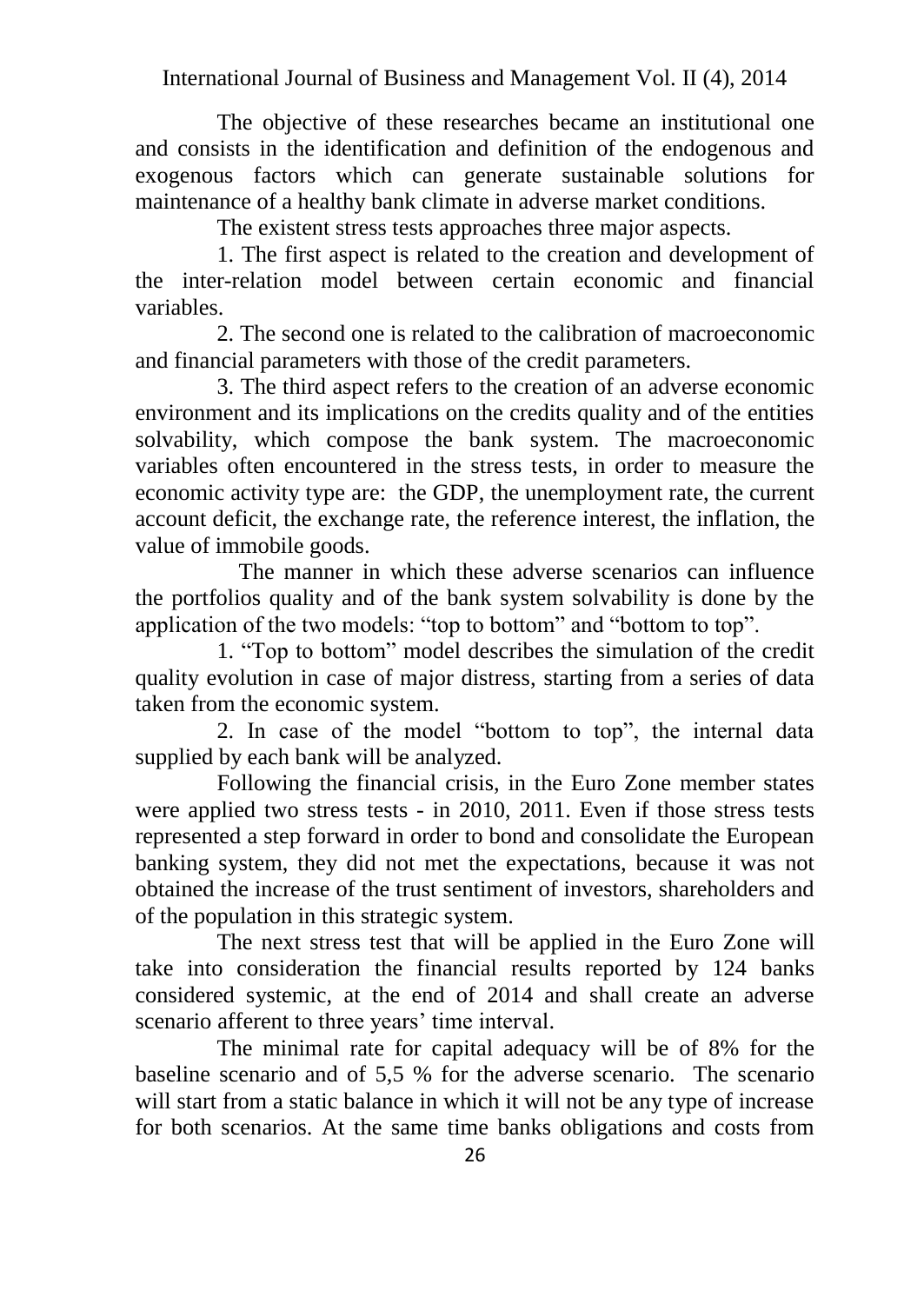P&L point of view shall be analyzed in case these will not register an increase and have the same business model.

 Basel III accord reinforced the Basel II pillars by aligning more deep their features into the market, and also increased the role of the banks liquidity.

The main differences between Basel II and Basel III philosophy regarding the "Minimum capital requirements" is:

 $\triangle$  Establishing at 10.5 %, from 8 % the minimum ratio, when is combined with the conservation buffer.

♦ Setting at 4, 5% from 2 % the minimum ratio of equity.

♦ The overall Tier 1 capital requirement - consisting of not only common equity but also other qualifying financial instruments, will also be raised from 4% to 6%.

♦ Banks are required to conduct more rigorous test of externally rated securisation exposures.

 $\triangle$  The trading book – "considerably higher capital for trading and derivatives activities";

♦ Counterparty credit risk – "substantial strengthening of the counterparty credit risk framework";

♦ "Trade exposures to a qualifying CCP will receive a 2% risk weight and default fund exposures to a qualifying CCP will be capitalized according to a risk-based method that consistently and simply estimates risk arising from such default fund" (Bank for International Settlements, 2010);

♦ the containing leverage, it will set a non-risk leverage ratio that includes off balance sheet exposure as a backstop to the risk-based capital requirement.

The main differences between Basel II and Basel III philosophy regarding the "Supervisory Committee" is that Basel III brings in addition wide governance, incentives for banks in order to better manage risk and returns over long term, valuation practices, accounting standards, corporate governance and supervisory institutions.

In the content of the "Market Discipline" pillar the requirements introduced, refers to exposures and sponsorship of off-balance sheet vehicles.

Starting from Basel III philosophy the national surveillance authority from every UE member state in close cooperation with the European Commission, European Central Bank and International Monetary Fund successfully managed to assure a sustainable, well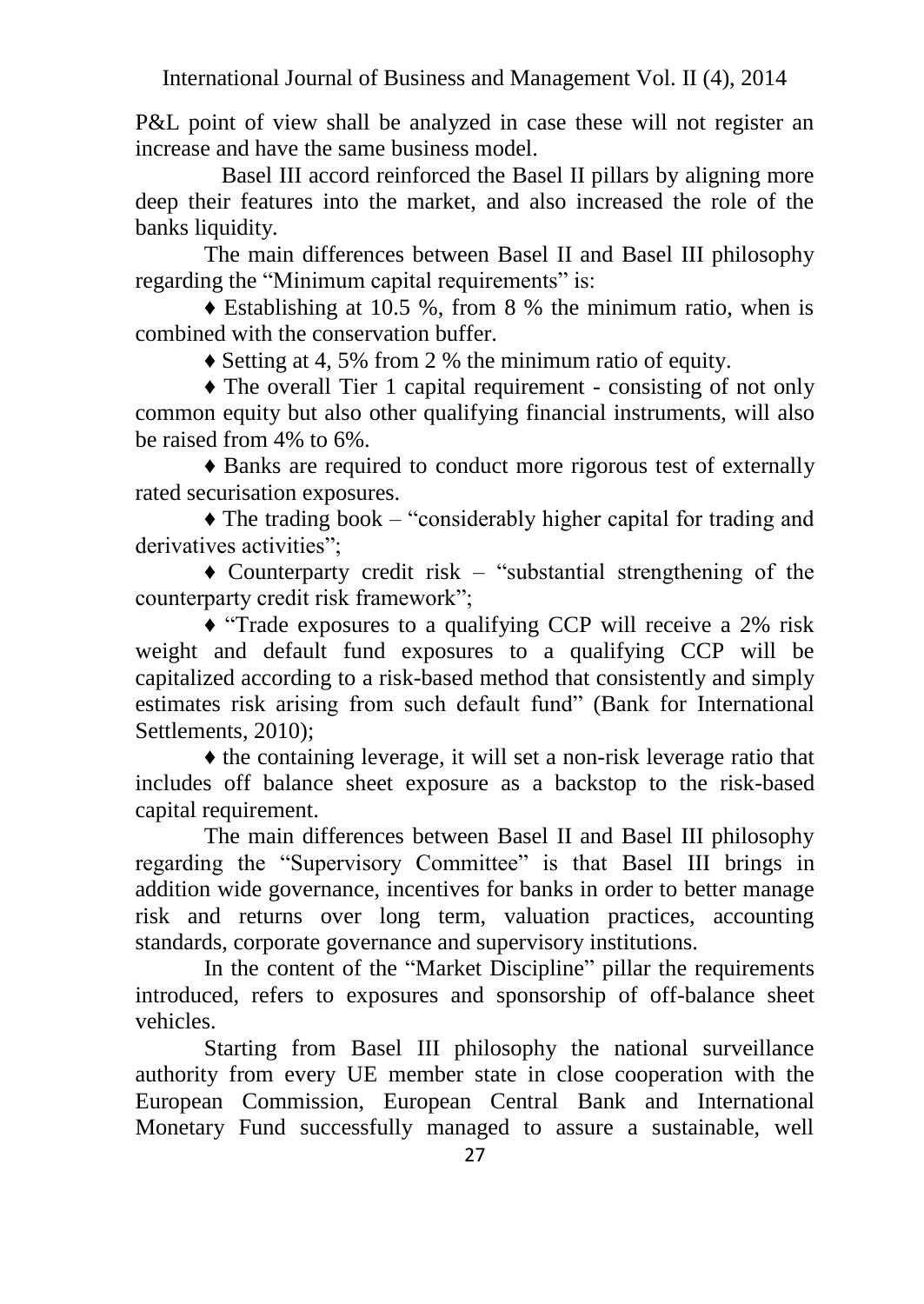capitalized and robust banking system able to sustain further the European economy. It was and it is possible because each bank under the surveillance of the national authority follows similar approaches.

1. It is created a delayed economic recovery scenario by powerfully stressing the following macroeconomic key indicators: a declining GDP, income, residential house prices, commercial real estate prices and the increasing of unemployment rate and inflation.

2. With the implementation of the Assets Quality Review process, starting from dynamic definition of troubled assets, the systemic banks were or will be soon proper capitalized. It is a great step forward because the credit loss policy is at maximum level of stress by considering troubled assets also the modified loans, even if they are current.

3. The CLP's calculations encompass the entire loan book of banking groups, from resident country and abroad. This approach considers the loans –secured by collateral located in the residence country, carrying the national risk and also the loans carrying the foreign risk, from their subsidiaries in other countries.

4. The capital assessment need is a model conducted for each bank starting from their internal reports on the basis of their restructuring plans. In this respect by making a credit loss projection and internal capital generation starting from the 2013 balance sheet's over a three or four year period, with conservative adjustments, will allow banks time to properly fill this resort till the ECB 2014 stress test.

In the next chapter I will present a few comments regarding the expectations on the 2014 stress test results in order to highlight the philosophy of Third Basel Accord.

#### **4. Conclusions**

The 2014 ECB stress test model will regain the confidence and trust of the population, investors and as well the bank shareholder's future commitment in the European banking system.

Applying the Basel III philosophy, the systemic banks from Euro Zone acquire a minimum comfort capital adequacy rate, reaching the two minimal requirements (5.5% stressed scenario or 8% baseline scenario).

This is possible because of the close cooperation between the national and European supervisory authorities. The national authorities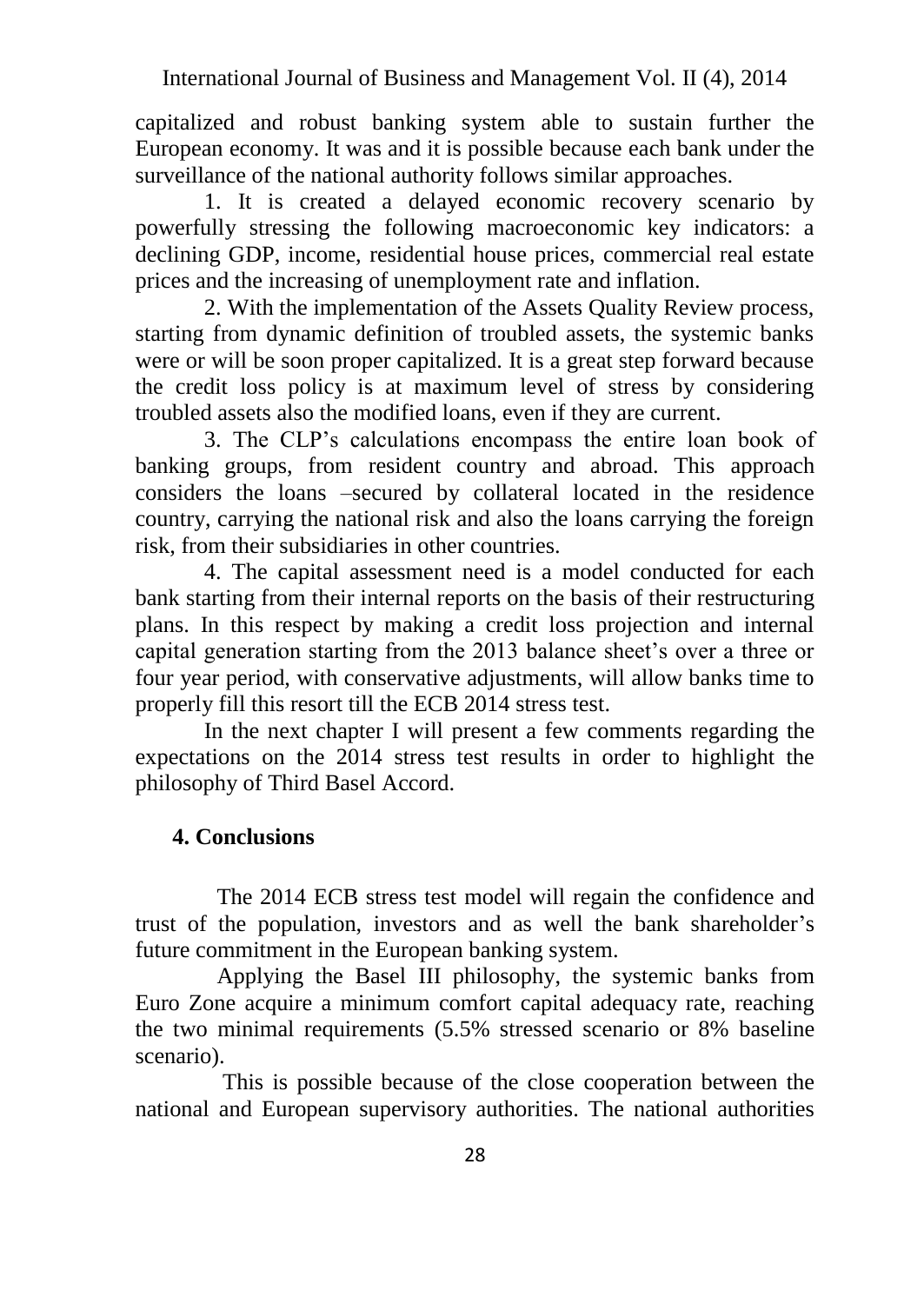are committed to prepare banks to successfully pass the EBA's 2014 stress test by considering all the identified risks, by stressing at the maximum the potential variables and to implement the measures, in a short time.

The results reported by the national surveillance authorities will be different from EBA's 2014 s tress test only if the EBA test will start applying it from a static balance point of view, having in mind that all the banks commitments in front of Directorate General Competition have been developed under the assumption of a dynamic balance.

 The topic needs further discussions based on the results of 2014 the stress test results.

# **5. Bibliography**

[1] Bank of Greece, (March2014). Asset Quality Review and Credit Loss Projection Methodology, March 2014. Retrieved from

[http://www.bankofgreece.gr/BogEkdoseis/Asset%20Quality%20Review](http://www.bankofgreece.gr/BogEkdoseis/Asset%20Quality%20Review%20and%20Credit%20Loss%20Projection%20Methodology%20%20Prepared%20for%20the%20Bank%20of%20Greece%20-%20BlackRock%20Solutions.pdf) [%20and%20Credit%20Loss%20Projection%20Methodology%20%20Pre](http://www.bankofgreece.gr/BogEkdoseis/Asset%20Quality%20Review%20and%20Credit%20Loss%20Projection%20Methodology%20%20Prepared%20for%20the%20Bank%20of%20Greece%20-%20BlackRock%20Solutions.pdf) [pared%20for%20the%20Bank%20of%20Greece%20-](http://www.bankofgreece.gr/BogEkdoseis/Asset%20Quality%20Review%20and%20Credit%20Loss%20Projection%20Methodology%20%20Prepared%20for%20the%20Bank%20of%20Greece%20-%20BlackRock%20Solutions.pdf)

[%20BlackRock%20Solutions.pdf](http://www.bankofgreece.gr/BogEkdoseis/Asset%20Quality%20Review%20and%20Credit%20Loss%20Projection%20Methodology%20%20Prepared%20for%20the%20Bank%20of%20Greece%20-%20BlackRock%20Solutions.pdf)

[2] Bank of Greece, (March2014). 2013 Stress Test of the Greek Banking Sector. Retrieved from

<http://www.tovima.gr/files/1/2014/03/06/stresstest.pdf>

[3] European Banking Authority (2014). EU-Wide Stress Testing 2014. Retrieved from [http://www.eba.europa.eu/risk-analysis-and-data/eu](http://www.eba.europa.eu/risk-analysis-and-data/eu-wide-stress-testing/2014)[wide-stress-testing/2014](http://www.eba.europa.eu/risk-analysis-and-data/eu-wide-stress-testing/2014) 

[4] European Banking Authority (2014). EBA Announces Key Features of the 2014 EU-Wide Stress Test. Retrieved from

[https://www.eba.europa.eu/-/eba-announces-key-features-of-the-2014-eu](https://www.eba.europa.eu/-/eba-announces-key-features-of-the-2014-eu-wide-stress-test)[wide-stress-test](https://www.eba.europa.eu/-/eba-announces-key-features-of-the-2014-eu-wide-stress-test) 

[5] Greuning, H., Bratanovic, S., (2003). Analyzing and Managing Banking Risk- A framework for Assessing Corporate Governance and Financial Risk*.* Irecson Edit, Bucuresti, pages 135-151

[6] Ong, L., Pazarbasioglu, C., (2013). Paper Work -Credibility and Crisis Stress Testing. Retrieved from <http://www.imf.org/external/pubs/ft/wp/2013/wp13178.pdf>